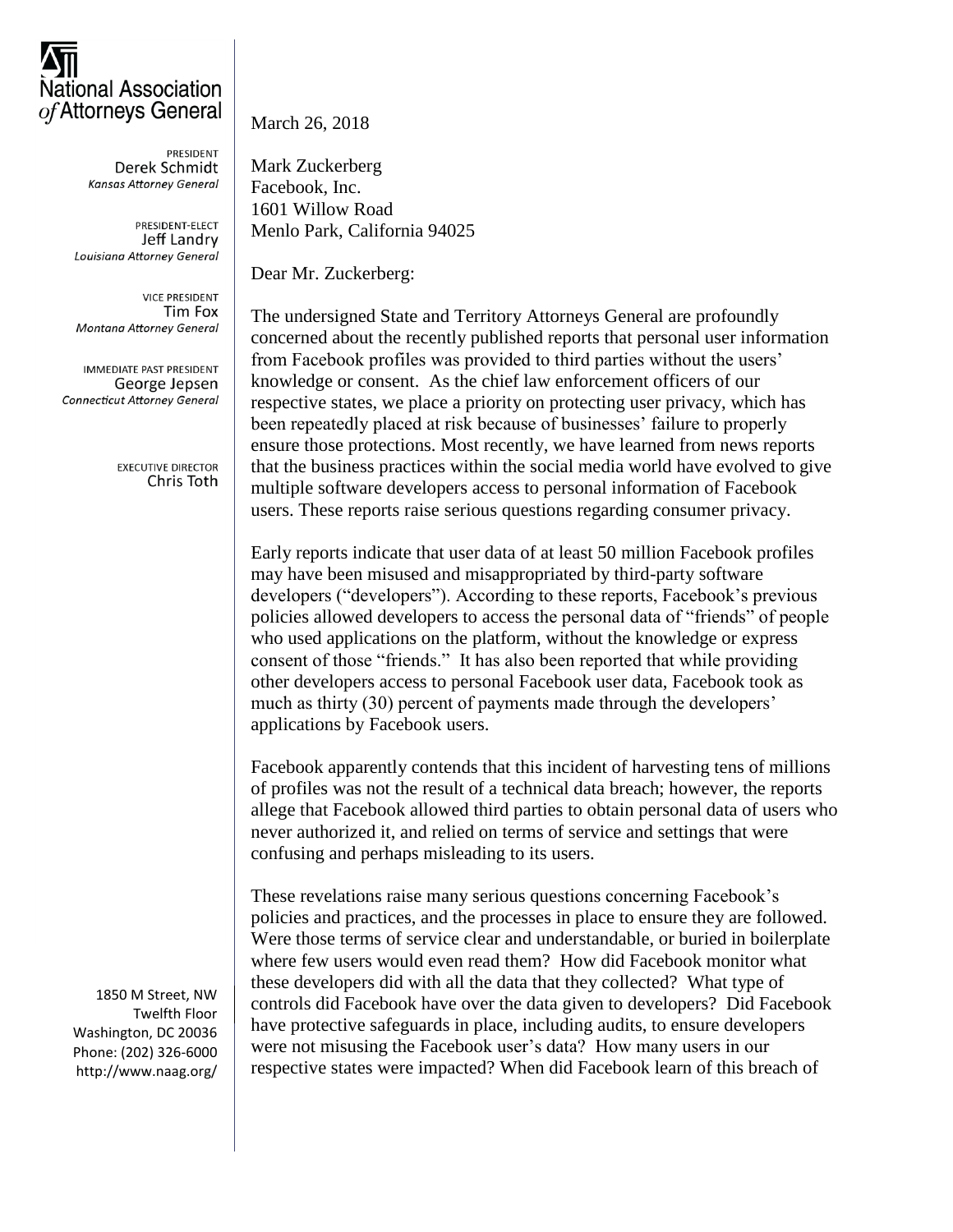privacy protections? During this timeframe, what other third party "research" applications were also able to access the data of unsuspecting Facebook users?

In addition to responses to these questions, we request an update about how Facebook will allow users to more easily control the privacy of their accounts. Even with the changes Facebook has made in recent years, many users still do not know that their profile—and personal data—is available to third-party vendors. Facebook has made promises about users' privacy in the past, and we need to know that users can trust Facebook. With the information we have now, our trust has been broken.

Users of Facebook deserve to know the answers to these questions and more. We are committed to protecting our residents' personal information. More specifically, we need to understand Facebook's policies and procedures in light of the reported misuse of data by developers. We appreciate the information you have provided to date and expect your full cooperation going forward in our inquiries into your business practices. To that end, we expect a full accounting for what transpired and, answers to the questions we raised above. We look forward to your prompt response.

Sincerely,

George Jepsen Tim Fox Connecticut Attorney General Montana Attorney General

Ellen F. Rosenblum Josh Shapiro

Marty J. Jackley Steve Marshall

South Dakota Attorney General Alabama Attorney General

Eleasalo V. Ale Xavier Becerra American Samoa Attorney General California Attorney General

Cynthia H. Coffman Matthew P. Denn

Oregon Attorney General Pennsylvania Attorney General

Colorado Attorney General Delaware Attorney General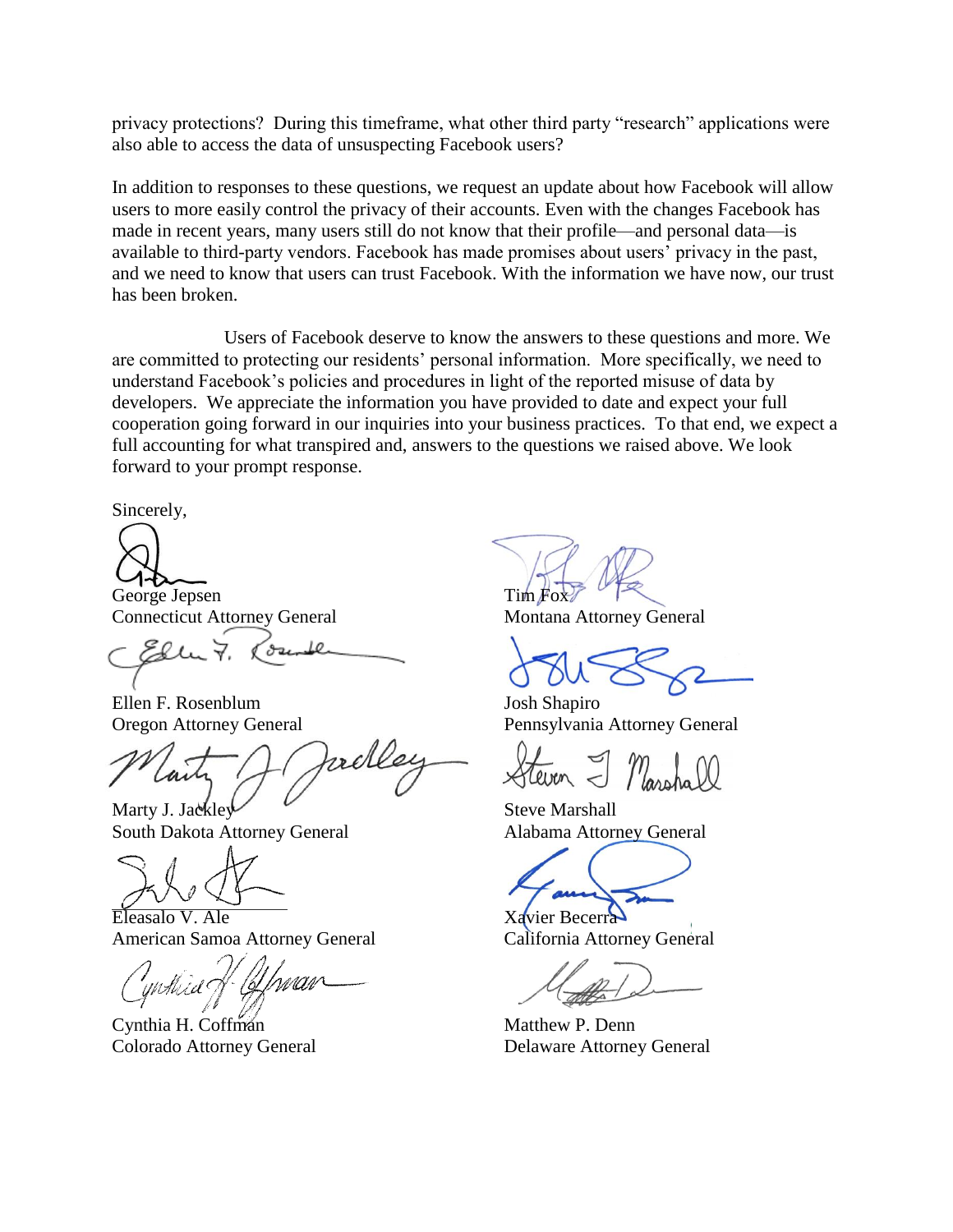

Karl A. Racine Elizabeth Barrett-Anderson District of Columbia Attorney General Guam Attorney General

Russell h. Sugali

Russell A. Suzuki **Lawrence Wasden** Hawaii Acting Attorney General Idaho Attorney General

Lisa Madigan **Tom Miller** Illinois Attorney General Iowa Attorney General

enk Schmilt

Derek Schmidt Andy Beshear

1 note

Janet Mills Brian Frosh

Maura Healey Bill Schuette Massachusetts Attorney General Michigan Attorney General

arch

Lori Swanson<br>
Minnesota Attorney General<br>
Mississipp



Gurbir S. Grewal **Hector Balderas** 

E. Carre

 $\sim$ l

Ni Was

Kansas Attorney General Kentucky Attorney General

 $\mu$ 

Maine Attorney General Maryland Attorney General

Which M.

jm thad

Mississippi Attorney General

**Josh Hawley Cordon MacDonald** Missouri Attorney General New Hampshire Attorney General

New Jersey Attorney General New Mexico Attorney General